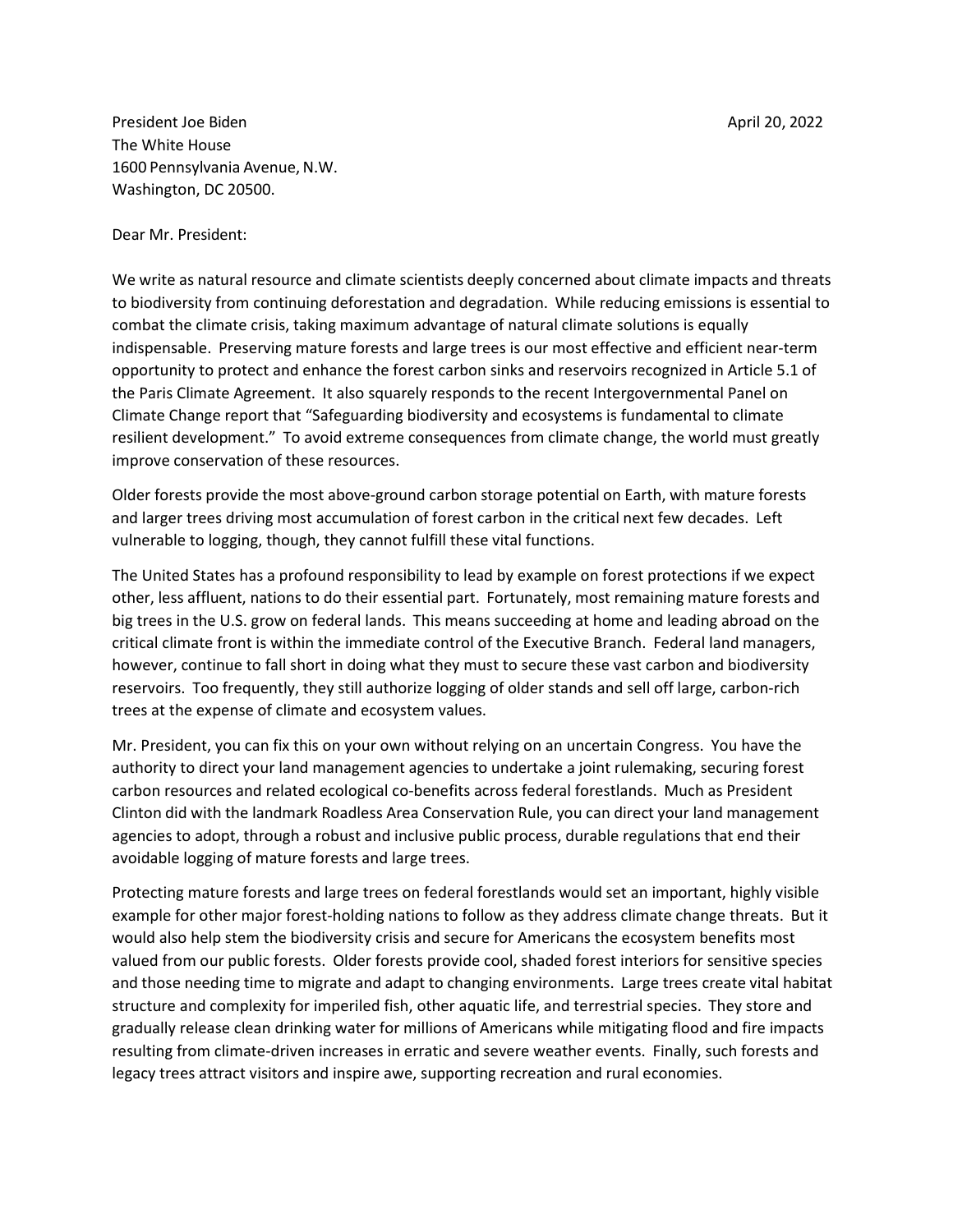We applaud the federal government's renewed commitment under your leadership to address the existential threats of climate change and biodiversity loss. Our federal forests are critical components of those efforts. Please act as quickly as you can, to optimize their contributions as natural climate solutions so that our Nation can provide an urgently needed standard for forest protections globally.

Respectfully, $1$ 

William H. Schlesinger President Emeritus Cary Institute of Ecosystem Studies

Norman L. Christensen Professor Emeritus and Founding Dean Nicholas School of the Environment Duke University

Reed F. Noss President Florida Institute for Conservation Science

Jamison B. Ervin Manager, Nature for Development United Nations Development Programme

Dominick DellaSala Chief Scientist Wild Heritage

Stephen C. Trumbulak Emeritus Professor of Biology and Env'l Studies Middlebury College

Brendan Mackey Director, Climate Action Beacon Griffith University, Australia

William J. Ripple University Distinguished Professor of Ecology Oregon State University

Cara Nelson Professor of Restoration Ecology University of Montana

Beverly E. Law Professor Emeritus of Global Change Biology & Terrestrial Systems Science Oregon State University College of Forestry

William R. Moomaw Professor Emeritus of Intl. Environmental Policy Fletcher School of Law and diplomacy

Stuart Pimm Doris Duke Professor of Conservation Ecology Nicholas School of the Environment Duke University

Tania Schoennagel Institute of Arctic and Alpine Research University of Colorado, Boulder

Peter H. Raven President Emeritus Missouri Botanical Garden

Andy MacKinnon School of Resource and Environmental Mgt. Simon Fraser University, Canada

Wayne Walker Carbon Program Director Woodwell Climate Research Center

Faisal Moola Associate Professor of Geography University of Guelph, Canada

Donald M. Waller John Curtis Professor of Botany, Retired University of Wisconsin-Madison

 $1$  Affiliations of signatories are listed for identification purposes only and do not imply institutional endorsement.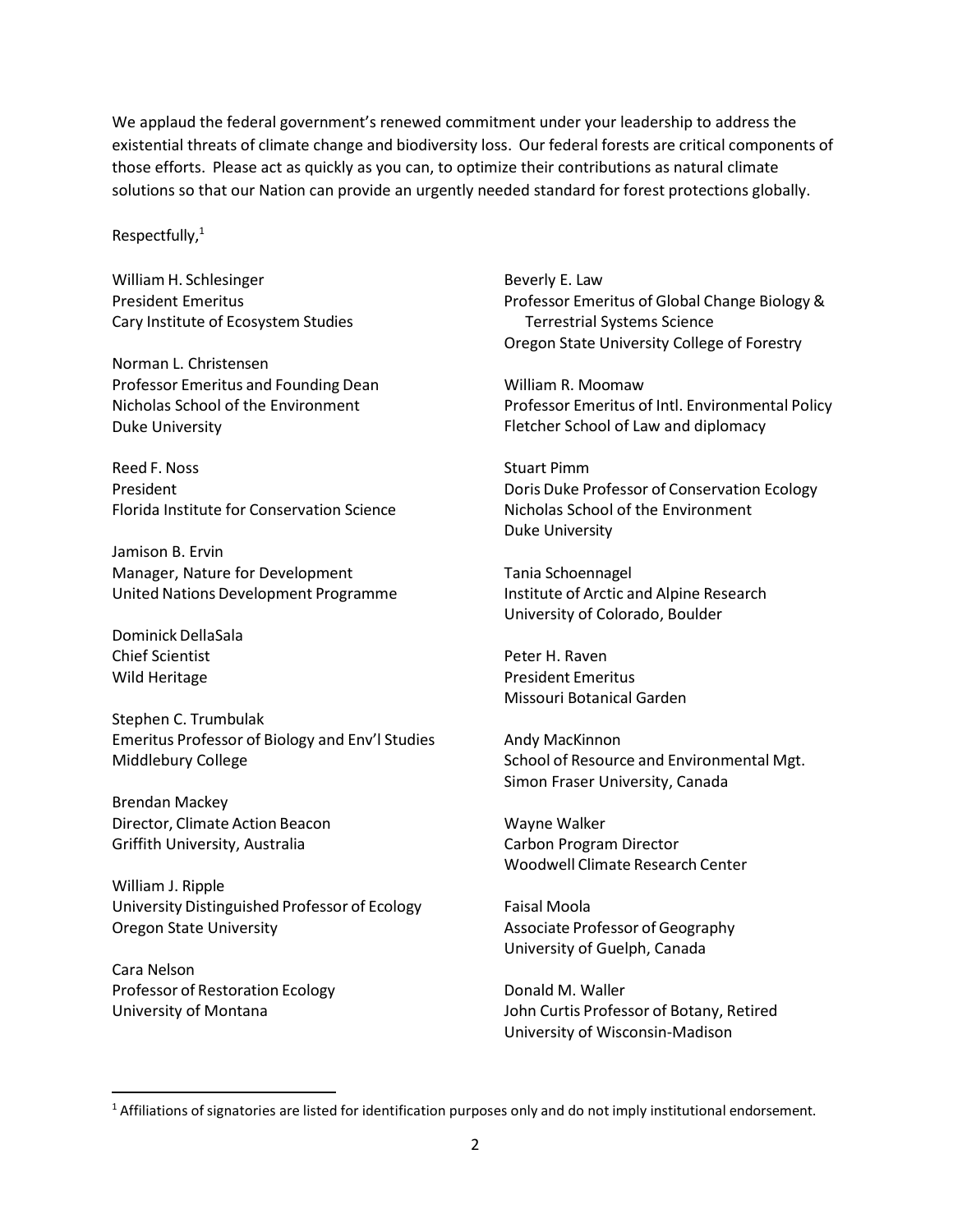Paul Schaeffer Associate Professor Miami University of Ohio

John Vickery Colorado, USA

Jack Sobel Little Falls Watershed Alliance

Matthew J. Rubino Research Scholar North Carolina State University

Thomas M. Power Professor Emeritus Economics University of Montana

John M. Marzluff Professor of Wildlife Science University of Washington

Elizabeth A. Horvath Associate Professor of Biology Westmont College

Rob Mrowka Forest Ecologist, Retired New York, USA

Marni Koopman Climate Change Scientist Geos Institute

James R. Strittholt President Conservation Biology Institute

James A. Quinn Professor Emeritus Rutgers University

Thomas W. Sherry Professor of Ecology and Evolutionary Biology Tulane University

Carl Baker Research Scientist of Genomics, Retired University of Washington Seattle

William D. Anderson Jr. Professor Emeritus Grice Marine Biological Lab College of Charleston

Inés Ibáñez Professor University of Michigan

Ken Helms Research Affiliate University of Vermont

Philip J. Nyhus Professor of Environmental Studies Colby College

Judith S. Weis Professor Emerita Biological Sciences Rutgers University

Garry Rogers President Agua Fria Open Space Alliance Inc.

Michael C. Swift Assistant Professor Emeritus of Biology St. Olaf College

Bernd Blossey Professor of Natural Resources and the Env't. Cornell University

Malcolm Hunter Emeritus Professor of Wildlife Ecology University of Maine

Dr. Neville Winchester Senior Laboratory Instructor, Biology University of Victoria, Canada

Lee E. Frelich Director, Center for Forest Ecology University of Minnesota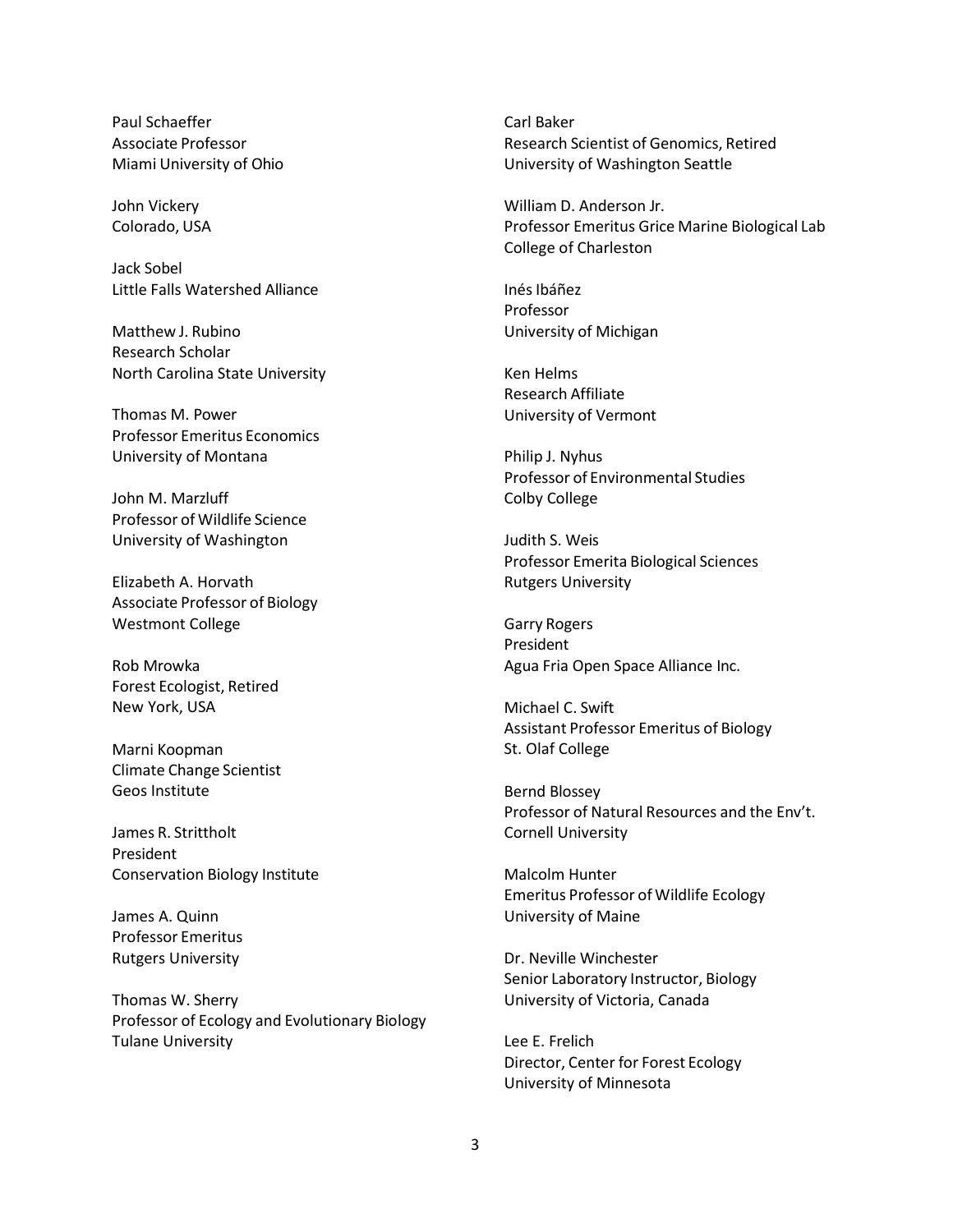Craig C. Downer Wildlife Ecologist Andean Tapir Fund

Melissa Savage Associate Professor Emerita of Geography University of California Los Angeles

Scott Black Executive Director Xerces Society for Invertebrate Conservation

Glenn E. Walsberg Professor Emeritus, School of Life Sciences Arizona State University

William D. Newmark Research Curator University of Utah

John R. Cannon Director Conservation Biology Institute

Timothy Spira Emeritus Professor of Botany Clemson University

Sophie Gilbert Associate Professor of Fish and Wildlife Sciences University of Idaho

Edward Huang Principal Researcher California Institute of Env't'l Design and Mgt.

Anthony Snider Associate Professor of Environmental Sciences University of North Carolina Wilmington

Vicki Watson Emeritus Professor of Environmental Studies University of Montana

Gary Carnefix Organismal Biology and Ecology University of Montana

Gene E. Likens Founding President Emeritus Cary Institute of Ecosystem Studies

Robert Good Epidemiologist, Retired US Department of Agriculture

Jerry Freilich Research Coordinator, Retired Olympic National Park

William Scott Armbruster Senior Research Scientist University of Alaska Fairbanks

Mary Edwards Prof. Emerita of Geography and Env't'l Science University of Southampton, England

Eric Burr Seasonal Nat'l Park and Forest Ranger, Retired Methow Trails

Karen Holl Professor of Environmental Studies University of California Santa Cruz

Mitchell M. Johns Professor Emeritus of Soil and Plant Science California State University Chico

Jay H. Jones Professor Emeritus of Biology and Biochemistry University of La Verne

Daniel Feller Western Region Ecologist Maryland Department of Natural Resources

Ralph Powell Associate Professor of Chemistry Eastern Michigan University

Alan R. Pierce Hardscrabble Associates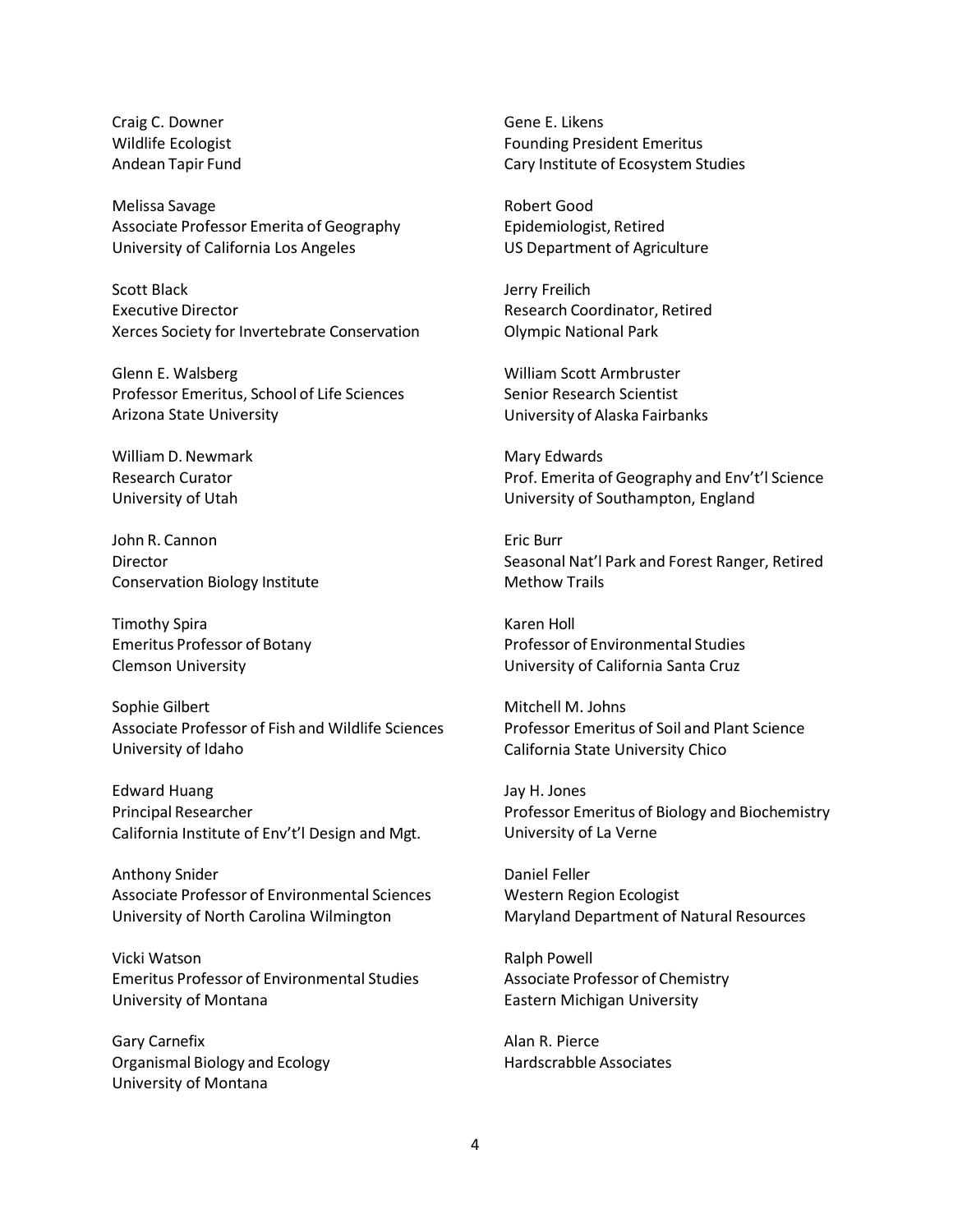Travis Marsico Professor of Botany Arkansas State University

William L. Baker Emeritus Professor of Ecology University of Wyoming

Roger A Powell Professor Emeritus of Applied Ecology North Carolina State University

John A. Gerwin Research Curator Ornithology North Carolina Museum of Natural Sciences

William S. Alverson Senior Conservation Ecologist, Retired The Field Museum

Amy Y. Rossman Research Leader, Retired USDA-ARS Mycology Laboratory

Jon Brodziak University of Hawaii

Kai M. A. Chan Professor and Canada Research Chair The Univ. of British Columbia, Canada

Peter A. Quinby Chair and Chief Scientist Ancient Forest Exploration and Research Canada

Brian Czech Executive Director Ctr. for the Advancement of the Steady State Economy

Linda Howard Center for Biology and Society Arizona State University

Alex Krevitz Independent Biologist California, USA

Thomas L. Fleischner Senior Advisor and Director Emeritus Natural History Institute

Christopher Still Professor of Forest Ecosystem Science Oregon State University

Sarah Adloo Co-Executive Director Old-Growth Forest Network

Alexandra Del Favero-Campbell UTHealth (USA) and Dalhousie University (Canada)

Alexandre Rubinstein University of Texas Health Sciences Center at **Houston** 

Gabriel Fries University of Texas Health Science Center at Houston

Christopher Beeghly University of Texas Health Science Center at **Houston** 

Evan Frost Conservation Biologist Wildwood Consulting

Michael Paul Nelson Professor of Env't'l Ethics and Philosophy Oregon State University

Eileen Crist Associate Professor Emerita Department of Science Technology and Society Virginia Tech

John Harte Professor of the Graduate School University of California Berkeley

Franz Baumann Member of the Bd. of Trustees and Sr. Fellow Hertie School, Berlin, Germany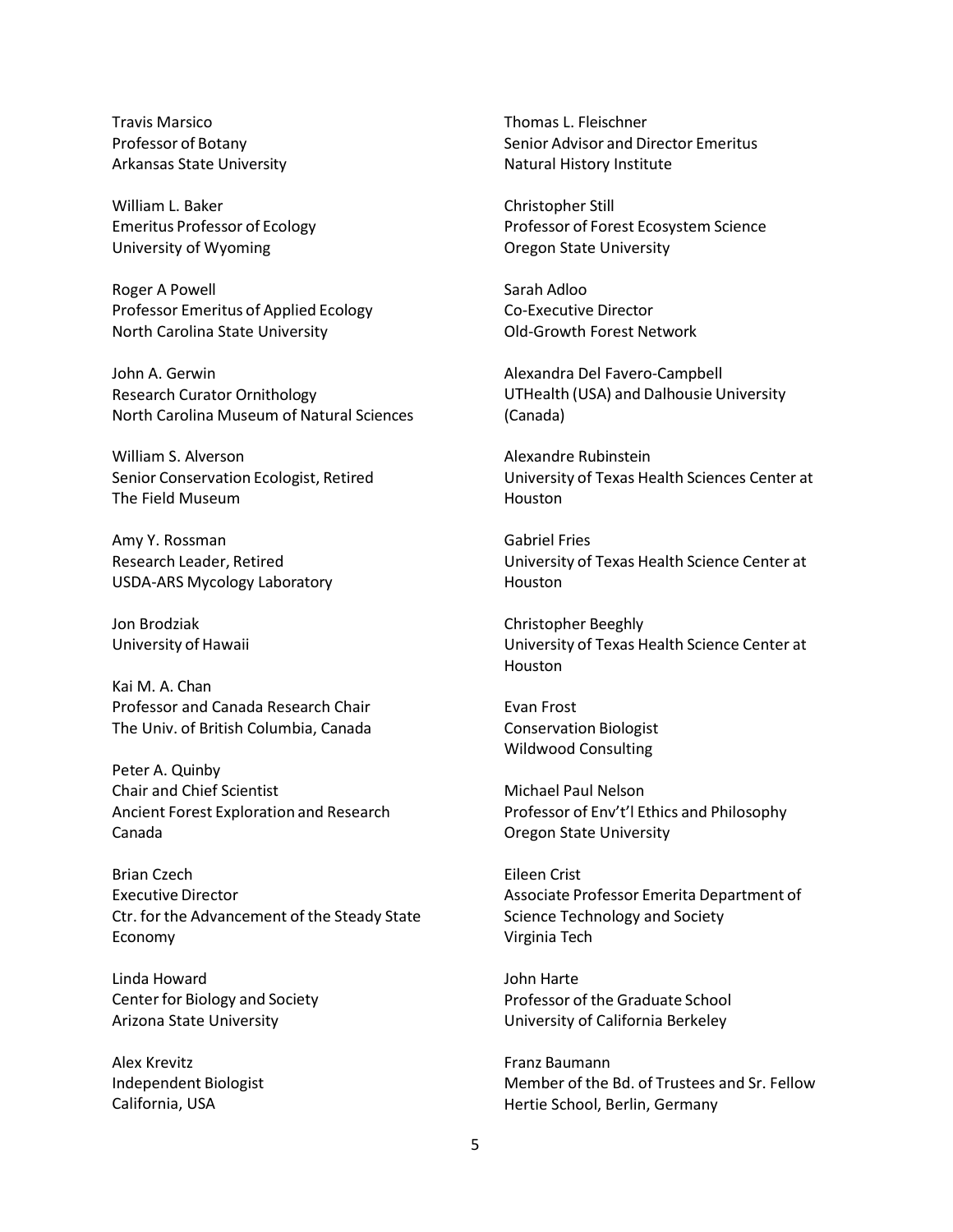Anne H. Ehrlich Sr. Research Scientist emerita Dept. of Biology Stanford University

Benjamin T. Phalan Head of Conservation Parque das Aves Brazil

Paul R. Ehrlich Bing Professor of Population Studies Emeritus and Pres. of the Ctr. for Conservation Biology Stanford University

L Jean O'Neil Ecologist, Retired US Army Corps of Engineers

Vicki Tripoli Science Advisory Board Geos Institute

Andrew Balmford Professor of Conservation Science University of Cambridge, England

Pamela S. Soltis Distinguished Professor and Director, Biodiversity Institute University of Florida

Stephen T. Tettelbach Professor Emeritus of Biology Long Island University

Jason Koontz Professor of Biology and Environmental Studies Augustana College

James M. Corven Professor of Biology, Retired Bristol Community College

Sara Scanga Professor and Chair of Biology Utica University

Rodolfo Dirzo Department of Biology Stanford University

Alana Bradley University of Texas Health Science Center at Houston

Kristian Steensen Nielsen Research Associate of Env't'l Psychology University of Cambridge, England

Jonathan Evans Department of Biology University of the South

Paula M. Schiffman Professor of Biology California State University Northridge

Brian Linkhart Biology Professor Colorado College

Eric Rechel Adjunct Professor Colorado Mesa University

Thomas T. Veblen Distinguished Professor Emeritus University of Colorado Boulder

John T. Ratti Wildlife Ecology Research Scientist, Retired University of Idaho

Bruce G. Baldwin Professor of Integrative Biology University of California Berkeley

John Mull Professor of Zoology Weber State University

Paul Schaeffer Associate Professor of Biology Miami University